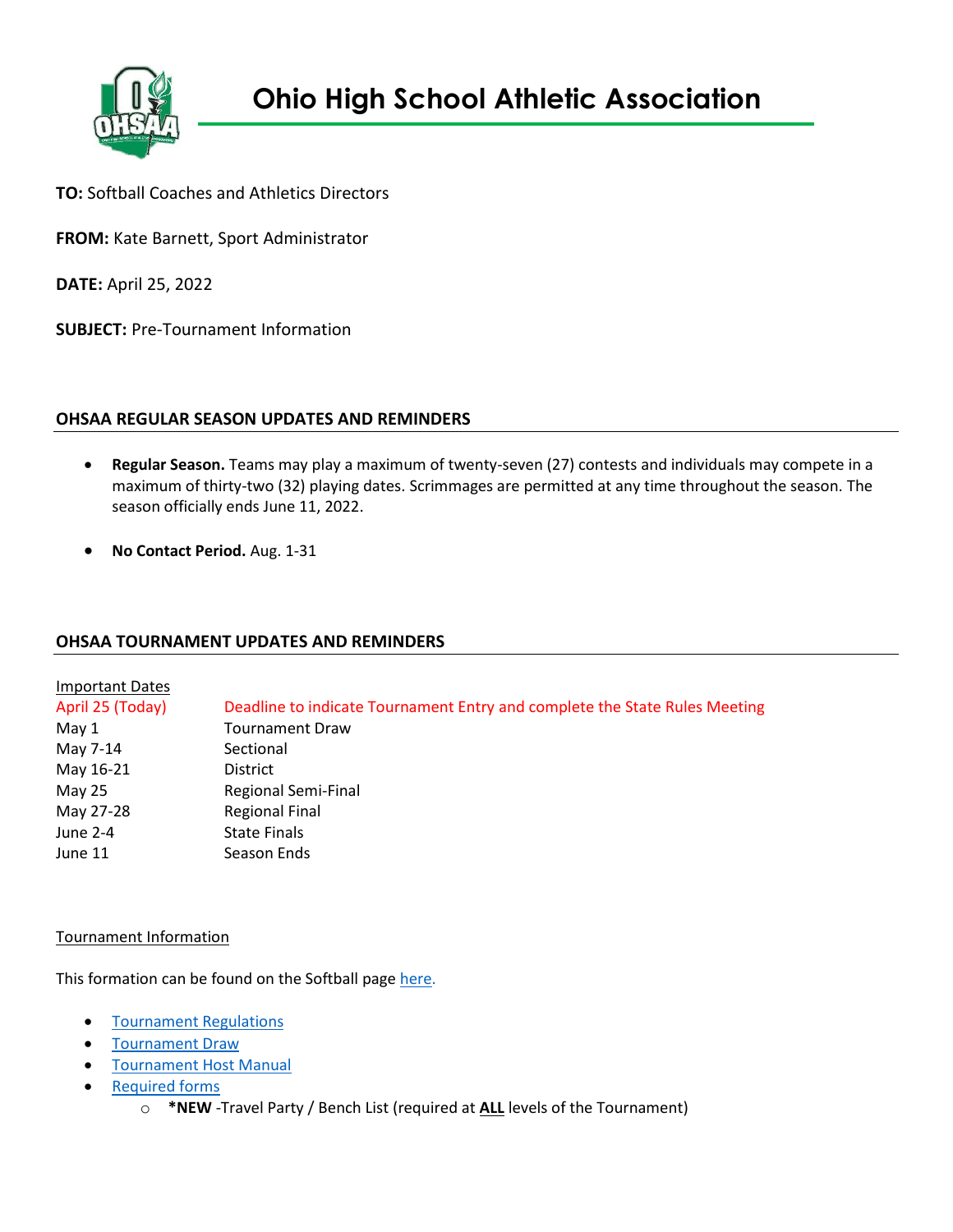- Introductions and Pre-Game Protocol (Timing Sheet)
	- $\circ$  A sample pre-game protocol sheet is posted on the OHSAA website for your reference. Teams are guaranteed a minimum of 10 minutes of warm up for all tournament games.
- Tournament PA Scripts can be found on the OHSAA Softball website on the sidebar under Tournament Information. The following scrips are available for use:
	- o Tournament Season PA Script
	- o Television/Radio Script
	- o District Awards
	- o Regional Awards

#### Regional Site Determination

Regional sites have been assigned and can be viewed in the Tournament Draw information. Please note that regional semifinals are scheduled for Wednesday May 25 and regional finals on either Friday May 27 or Saturday May 28 depending on the host.

#### State Finals Information

The State Finals will be held at Firestone Stadium June 2-4, 2022.

- **State Finals Coaches Meeting.** A mandatory state finals meeting for teams advancing to the state semifinal will be held virtually on Tuesday May 31, 2022, at 10:00AM ET.
- **Team Hotel Information.** The OHSAA will be securing a small number of room blocks for teams to use on a first come first serve basis. Kate Barnett will reach out to teams advancing to regional semifinals requesting information regarding hotel needs to keep the hotel properties informed of potential groups.

### • **State Game Schedule:**

- o Thursday June 2
	- Division II Semifinals 10:00AM and 12:30PM Division I Semifinals – 3:00PM and 5:30PM
- Friday June 3 Division IV Semifinals – 10:00AM and 12:30PM Division III Semifinals – 3:00PM and 5:30PM
- Saturday June 4

Division II Semifinals – 10:00AM Division I Semifinals – 1:00PM Division IV Semifinals – 4:00PM Division III Semifinals – 7:00PM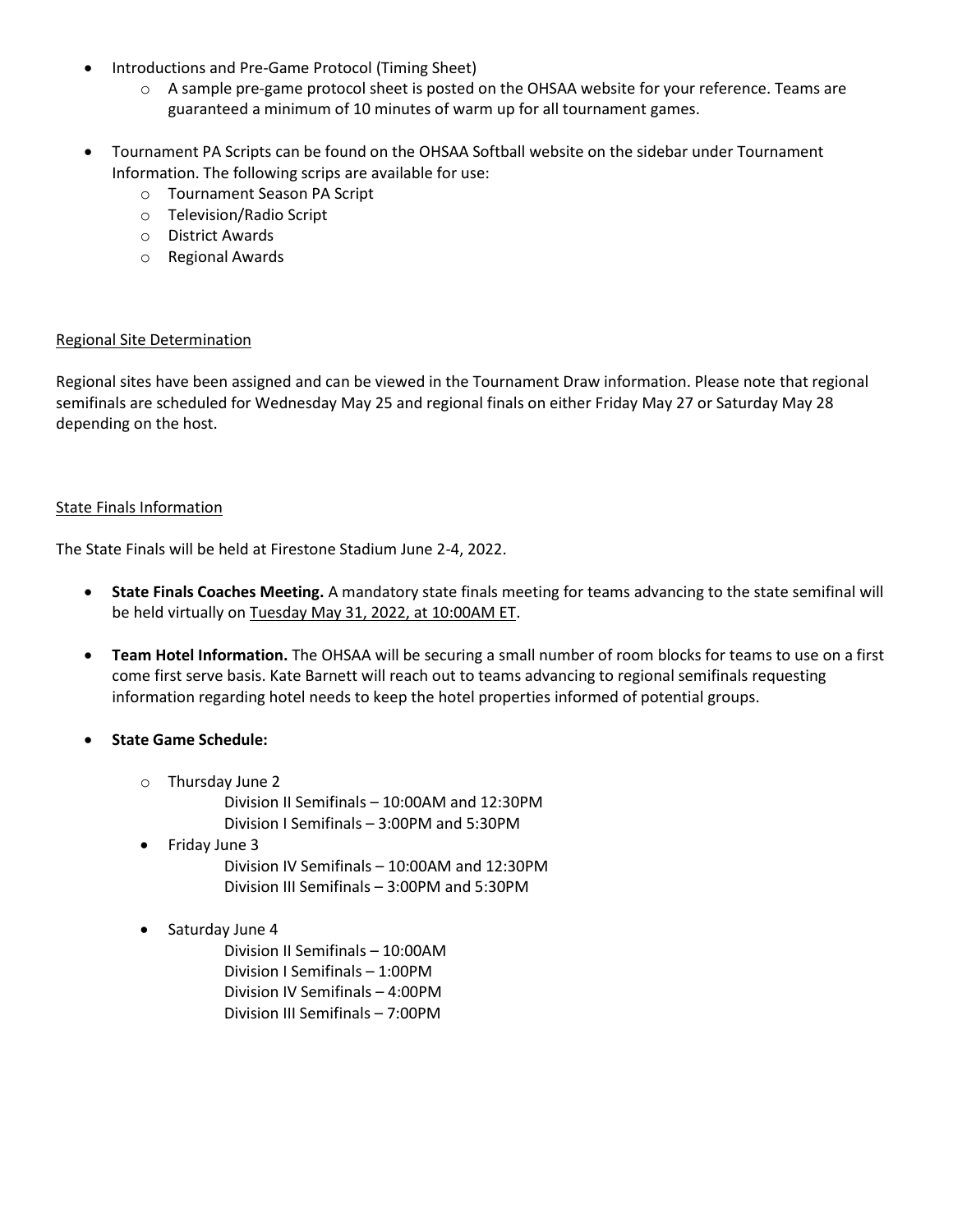### Ticket Information

All tickets shall be electronic through HomeTown Ticketing. **No cash will be accepted**. Passes of any kind are not permitted at any level of the OHSAA Tournament. School administrators are provided eight (8) complementary tickets to use as their team advances. These tickets may be used throughout the tournament, including the state semifinals and finals as long as the school team is participating.

Below are the designated ticket prices for each level of the tournament. **The pre-sale price is valid until 3 HOURS PRIOR TO THE START OF THE GAME**. Tickets may be purchased [here.](https://www.ohsaa.org/tickets)

Programs will be available for purchase at the state semifinals and finals for \$5.00 via credit card only.

| Sectional      | Sectional | <b>District</b> | <b>District</b> | Regional | Regional | <b>State Semi</b> |         | State Semi   State Final   State Final |         |
|----------------|-----------|-----------------|-----------------|----------|----------|-------------------|---------|----------------------------------------|---------|
| <b>Presale</b> | Gamedav   | <b>Presale</b>  | Gameday         | Presale  | Gamedav  | l Student Price   | Adult   | <b>Student</b>                         | Adult   |
| \$8.00         | S10.00    | \$ 8.00         | \$10.00         | \$10.00  | \$12.00  | S10.00            | \$13.00 | \$10.00                                | \$13.00 |

### High School Scouting Tickets

High School coaches may attend tournament events to scout their opponents. High School coaches wishing to scout may request up to two (2) complimentary tickets through the following procedure:

- 1. Email OHSAA (Laura Vermilya at [lvermilya@ohsaa.org\)](mailto:lvermilya@ohsaa.org) **no later than 24-hours prior to the event;**
- 2. Use the subject line "Softball Scout Request"
- 3. Indicate game they would like to attend
	- a. Include team names, division, district and host site

**Note:** The regional semifinal sites will not be clearing the stands between games, so no need to request tickets to scout regional semifinal games at your assigned site.

### Suspended Games

All tournament games are to be played to completion. Suspended games will be resumed from the point of suspension.

**EXCEPTION 1:** Coaches can mutually agree to end the game at any point. BOTH coaches must agree. (i.e., this could take place after the 2nd inning)

**EXCEPTION 2:** All softball games shall end any time after 5 innings or 4 1/2 innings when a team is 10 or more runs behind and has completed its term at bat.

If games are postponed or suspended, they will be rescheduled in the original order. If the regional semifinal games are not completed on Wednesday, they will be played on Thursday or the next playable day, with the finals on Saturday or Sunday. If the semifinals are played on Saturday, the final may be played on Sunday.

Per GSR 16.4, teams and competitors shall be expected to play tournament contests at the scheduled time, date and location. Therefore, if there are changes to the schedule due to inclement weather, teams are expected to compete at the new designated time, date and location.